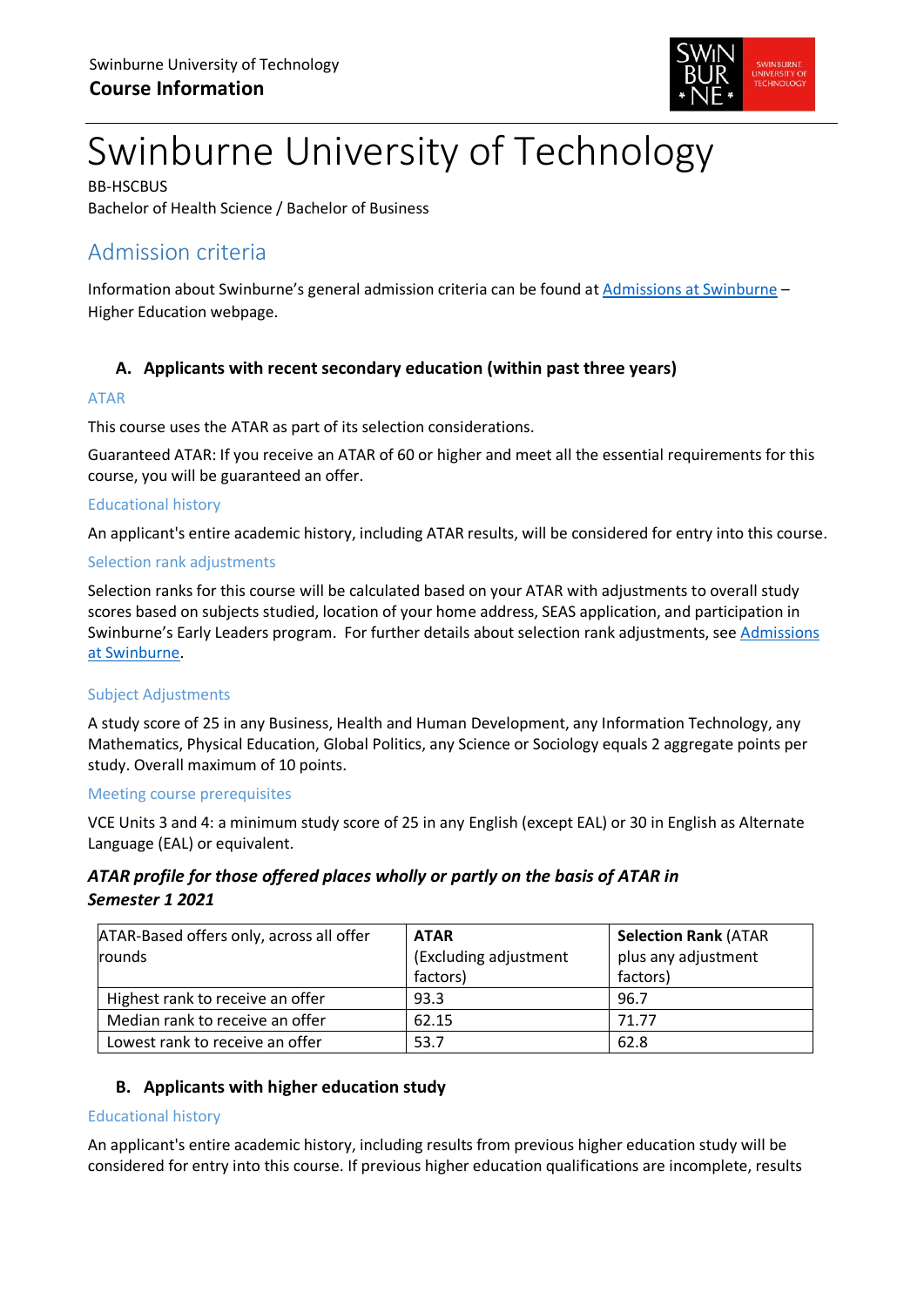

must have been obtained in the last seven years.

Meeting course prerequisites

As for Year 12 or equivalent.

#### STAT/Bridging courses

Results from the [STAT Multiple Choice](https://www.swinburne.edu.au/study/degrees/apply/admissions-test/) will be considered for applicants without an ATAR and whose postsecondary studies do not meet the minimum requirements. Applicants who do not meet the English prerequisites can sit STAT Written English. STAT results are valid for two years.

## **C. Applicants with vocational education and training**

#### Educational history

An applicant's entire academic history from the past seven years, including complete and/or incomplete post-secondary VET studies, will be considered for entry into this course. Only graded results will be considered.

#### Meeting course prerequisites

As for Year 12 or equivalent.

#### STAT/Bridging courses

Results from the [STAT Multiple Choice](https://www.swinburne.edu.au/study/degrees/apply/admissions-test/) will be considered for applicants without an ATAR and whose postsecondary studies do not meet the minimum requirements. Applicants who do not meet the English prerequisites can sit STAT Written English. STAT results are valid for two years.

#### **D. Applicants with work and life experience**

#### Entire academic record

This course uses an applicant's entire academic record as part of its selection considerations, including an applicant's ATAR results from the last seven years can be considered for entry into this course.

#### Meeting course prerequisites

#### As for Year 12 or equivalent.

#### STAT/Bridging courses

Results from the [STAT Multiple Choice](https://www.swinburne.edu.au/study/degrees/apply/admissions-test/) will be considered for applicants without an ATAR and whose postsecondary studies do not meet the minimum requirements. Applicants who do not meet the English prerequisites can sit STAT Written English. STAT results are valid for two years.

# Student profile

The table below gives an indication of the likely peer cohort for new students in this course. It provides data on students who commenced in this course in the most relevant recent intake period, including those admitted through all offer rounds and international students studying in Australia.